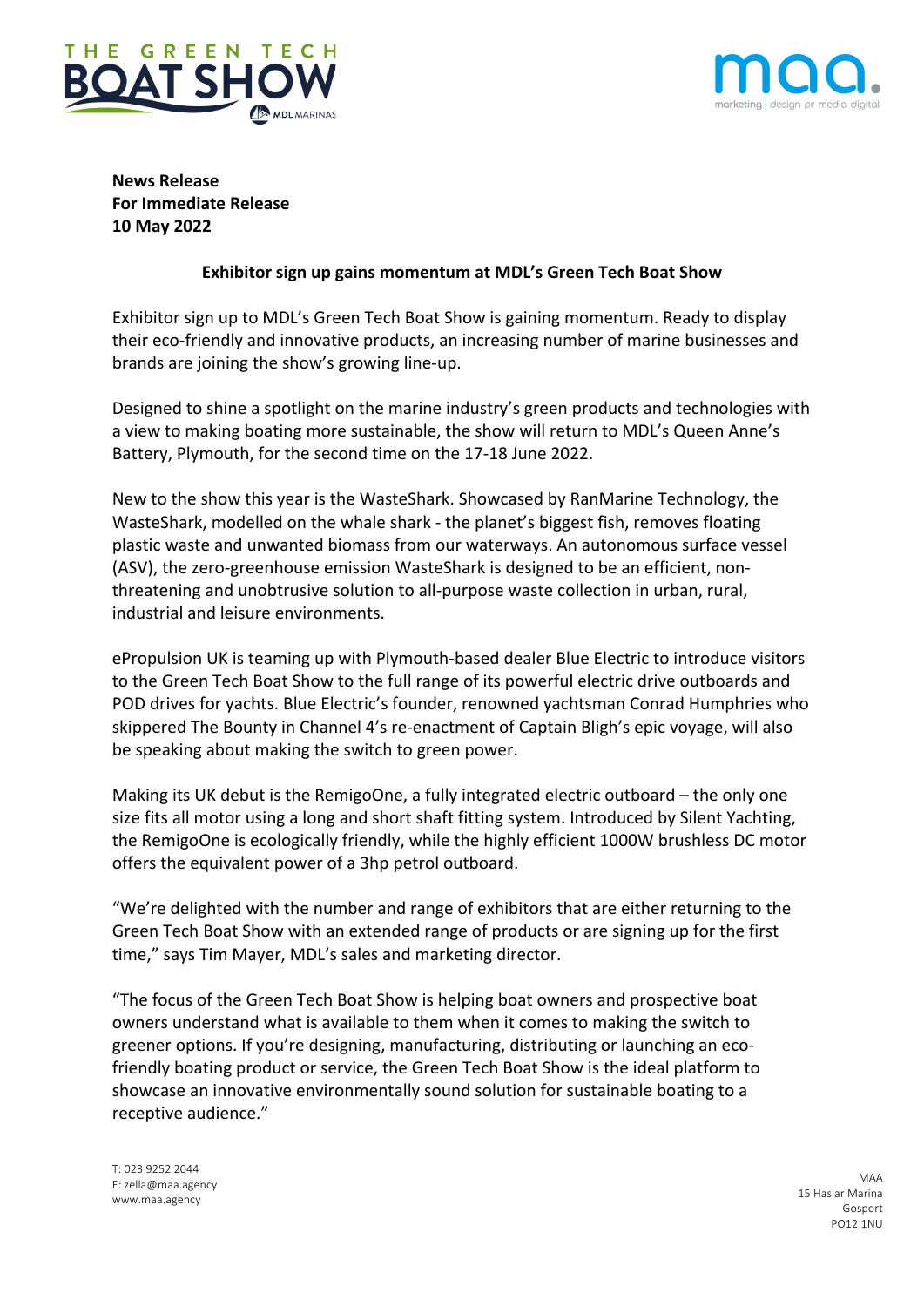



Exhibitors confirmed so far for MDL's Green Tech Boat Show include: Aegina-Pure, Aqua superPower, ARC Marine, The Bounty Project, ePropulsion, Finsulate UK, The Green Blue, Lynch Electric Motors, Marine Energy Systems, Maritime UK South West, Mastervolt, Openarc Marine, Optima Electric Boats, Pixii Electric Boats, RanMarine Technology, Remigo Electric Outboards, RNLI, RS Electric Boats, Sail Electric, Silent Yachting, University of Plymouth, VETUS, Vita Yachts, Vulcan Industries Limited and ZPN Energy.

Augmenting this extensive range of eco-focused exhibitors and to further address the complexities of green marine technologies, the show will incorporate an Innovation Hub sponsored by the University of Plymouth, which is among the UK's leading proponents of clean maritime research and innovation.

The research will be presented in a user-friendly format, and businesses and organisations at the cutting edge of clean marine technological innovation will be on hand to demonstrate how their products contribute to combatting climate change, while still enabling people to enjoy time out on the water and the benefits that brings.

Landside and on-water stand space is filling up fast. Companies interested in joining this stunning line-up at the Green Tech Boat Show should contact Tim Mayer via T.Mayer@mdlmarinas.co.uk

Visitor attendance to the show is free. Tickets can be booked via the Green Tech Boat Show page at www.mdlmarinas.co.uk/gtbs

For more information on MDL's boat shows visit: https://www.mdlmarinas.co.uk/boatshows/

### **Ends**

### **Notes for editors:**

### **MDL Marinas Group Ltd**

- MDL Marinas Group is the UK's leading marina and water-based leisure provider and one of Europe's largest marina groups, offering members over 120 destinations to cruise to in the UK, France and Spain. Currently MDL Marinas manages 18 UK marinas and one in Spain.
- MDL Holidays is part of the MDL Marinas Group, offering waterside holidays in luxury lodge and holiday park accommodation.
- New to the MDL Marinas Group, MDL Fitness is a range of green gyms where the fitness equipment converts human kinetic energy into electricity.
- MDL Marinas Group is proud to be landlords to over 500 marine businesses, with over 260 staff delivering the unique MDL experience to all berth holders, visitors and commercial partners.
- The company also advises on worldwide marina developments.
- For more information visit www.mdlmarinas.co.uk

T: 023 9252 2044 E: zella@maa.agency www.maa.agency

MAA 15 Haslar Marina Gosport PO12 1NU